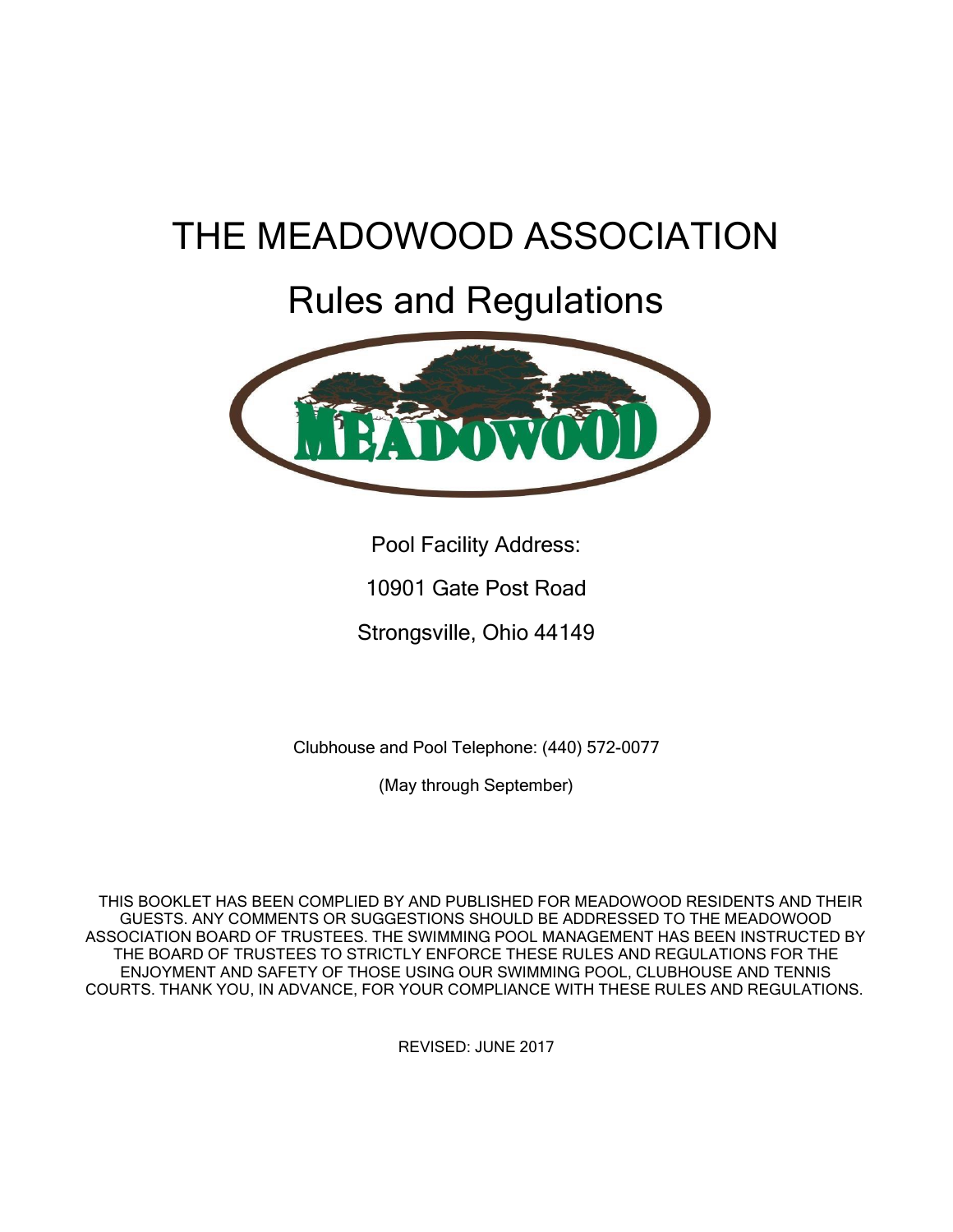## MEADOWOOD FACILITIES PRIVILEGES (POOL, CLUBHOUSE AND TENNIS COURTS)

- No Meadowood privileges, including swimming pool use, clubhouse rentals, tennis court access, etc., will be permitted unless assessments have been paid in-full.
- No Meadowood privileges as stated above will be permitted if the resident is out of compliance according to the written Covenants and Restrictions (Bylaws) of the Association. This includes architectural control infractions so specified. The Covenants and Restrictions are available for viewing and download at: www.meadowoodhomes.com.
- New in  $2017$ : No smoking is allowed in the parking lot, outer and inner clubhouse areas, pool, pool deck areas, pavilion, volleyball area, tennis courts and playground.
- Each household will be allowed forty (40) guests per season. Additional guest passes are available at \$30 for 10 passes. Single passes are \$5.00 each. Cash only.
- Children 11 years old and younger must be accompanied by a resident parent or authorized guest aged 16 years or older. Children may attend pool without parent on their 12<sup>th</sup> birthday.
- FOURTH OF JULY CELEBRATION AT MEADOWOOD POOL: Each household may use its regular seasonal quest allowances for up to  $six(6)$  guests maximum on the  $4<sup>th</sup>$  of July holiday. Households bringing more than six guests will be charged \$5.00 per additional guest (cash only). This rule was enacted by the Board of Trustees to insure the safety and enjoyment of all in attendance. The pool staff and/or the Board of Trustees reserves the right to close the pool to new entrants if and when an unsafe attendance capacity is reached.

#### POOL HOURS OF OPERATION AND POOL SEASON DATES

- Full-time hours of operation are 10:00 a.m. 8:00 p.m. on Saturdays, Sundays, and Holidays. Weekday hours are 12:00 p.m. - 8:00 p.m. There is a 15-minute rest period before each hour. During rest periods, only those eighteen (18) years of age or older are permitted in the pools. Everyone else must remain out of the pools and away from the water's edge until the guards signal that rest period has ended.
- Opening: The Saturday before Memorial Day at 10:00 a.m. each year unless otherwise designated. Pool is open on a full-time basis on weekends and holidays in May and early June. Pool is open on a part-time basis on weekdays (4-8pm) until Strongsville schools recess.
- Full-time operations begin the day after the Strongsville schools recess. When Strongsville schools re-open in late August, the facility will reduce hours of operation back to a part-time basis on weekdays. Full-time operations will continue on weekends and holidays until closing day. The pool season's last day of operations is Labor Day (Monday).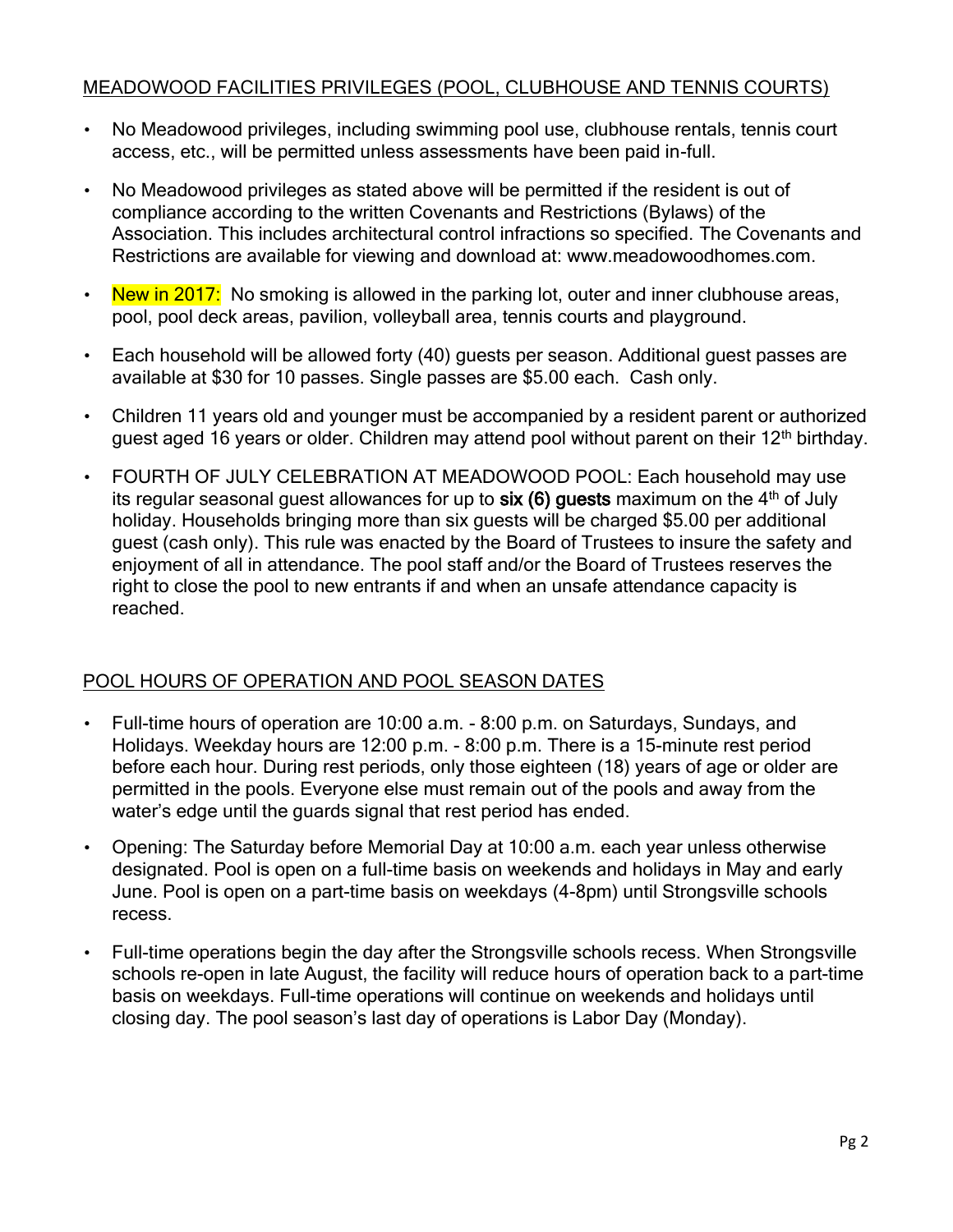## POOL PASSES

• All members and guests must enter the facility using the main doors of the clubhouse. Members must check-in with the lifeguard on duty at the front desk. Computerized photo IDs are required for admission to the pool area. Guests must be signed in by the resident who will be responsible for them while using the Meadowood facilities.

### POOL AND DECK AREA CONDUCT RULES

- Lifeguards are fully authorized to enforce all swimming, facility and pool deck rules and regulations.
- No loitering in the front desk/clubhouse hallway areas, and restrooms.
- No unauthorized entrance to the party room is allowed.
- The front desk telephone is for emergency purposes only.
- A skills test may be required by lifeguard staff to assess swimming ability.
- Infants and toddlers requiring swimming aids (lifejackets or floaties) must be within arm's reach of a qualified, adult swimmer.
- Children who do not pass the skills test must not use the diving board even if an adult is observing from the side of the pool.
- Parents and/or guardians are responsible for the actions of their children and guests.
- Damages to pool, facilities and/or clubhouse areas by a member or guest will be assessed and billed by the Association.
- Please clean up after yourself and help keep our pool, clubhouse and tennis courts clean.
- Running, pushing or rough and unsafe play, are not allowed within the pool, clubhouse, or playground areas.
- NO ball play is allowed in or around the pool pavilion, concrete deck area, diving board area or in the pool itself.
- Pool chairs and chaise lounges are limited to one (1) per adult and for their individual use only. The pool staff will ask children to surrender any chairs during peak pool usage times.
- Profane language, used by an adult or a child, will not be tolerated any may result in immediate removal of the offending person/persons from the pool areas.
- Glass or glass containers are prohibited in the pool area, including the grass areas.
- No alcoholic beverages are allowed in the pool areas.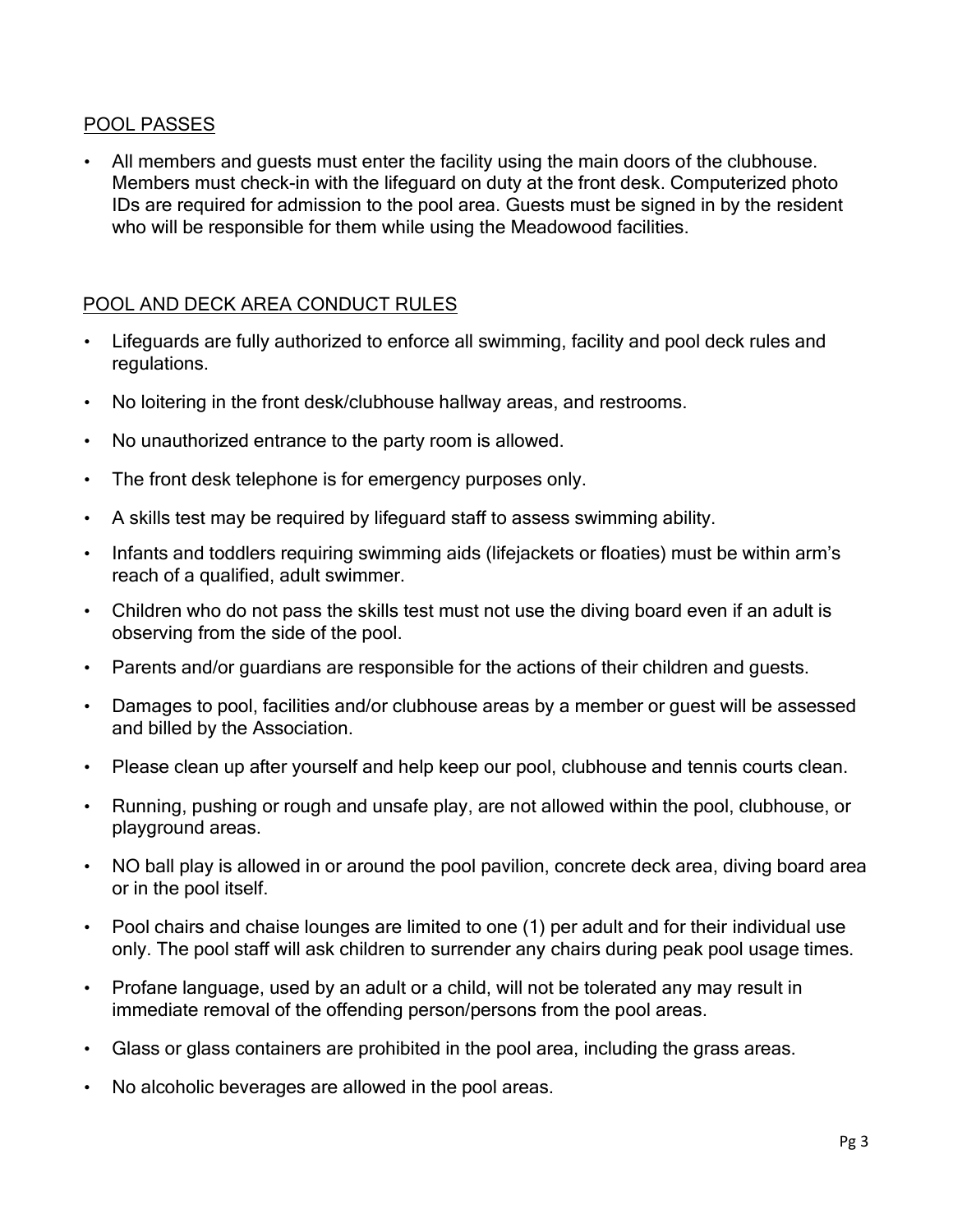- No pets are allowed in the clubhouse and pool areas.
- Pool chairs are not permitted in main pool gutters or in wading pool areas at any time.
- Climbing on fences around pool or tennis court areas is prohibited.
- The Meadowood Association assumes no responsibility for injuries as a result of the improper use of Meadowood properties or equipment. All accidents or injuries must be reported immediately to a member of the pool staff and the Board of Trustees.
- Party room guests are not allowed on pool deck unless they are signed in as pool guests by resident party room host.
- At no time will party guests be allowed to utilize the pool facility if liquor is being served at the party or function being held in the clubhouse.

## POOL USE AND SWIMMING RULES

- "Water Wings", "Noodles" and infant floatation rings with supportive seats will be permitted.
- Rafts, kickboards and large-ring inner tubes are not permitted. These devices limit the lifeguards' ability to properly scan and guard the pool.
- Swim diapers are required to be worn by non-"potty trained" children in both pools at all times. See front desk for disposable swim diaper availability. Quantities may be limited.
- The pool facilities may be used only when lifeguards are on duty.
- Swimmers must wear appropriate swim suits and swim attire.
- No underwater distance swimming is allowed.
- No hanging on lane lines or any other safety line divider.
- Lap Lane:
	- The lap lane is to be used for adult swimming only. Permission must be obtained from the lifeguards on duty for anyone under the age of fifteen (15) wishing to swim laps in the lap lane.
	- Kickboards are allowed for use in the lap lane only.
	- Sitting or hanging on the lap lane line or disrupting the lap lane swimmers is strictly prohibited.
- No diving is allowed in the shallow ends or in the wading pool.
- Dive from the end of the board only and dive straight ahead. NO inward dives, back dives or back flips are permitted.